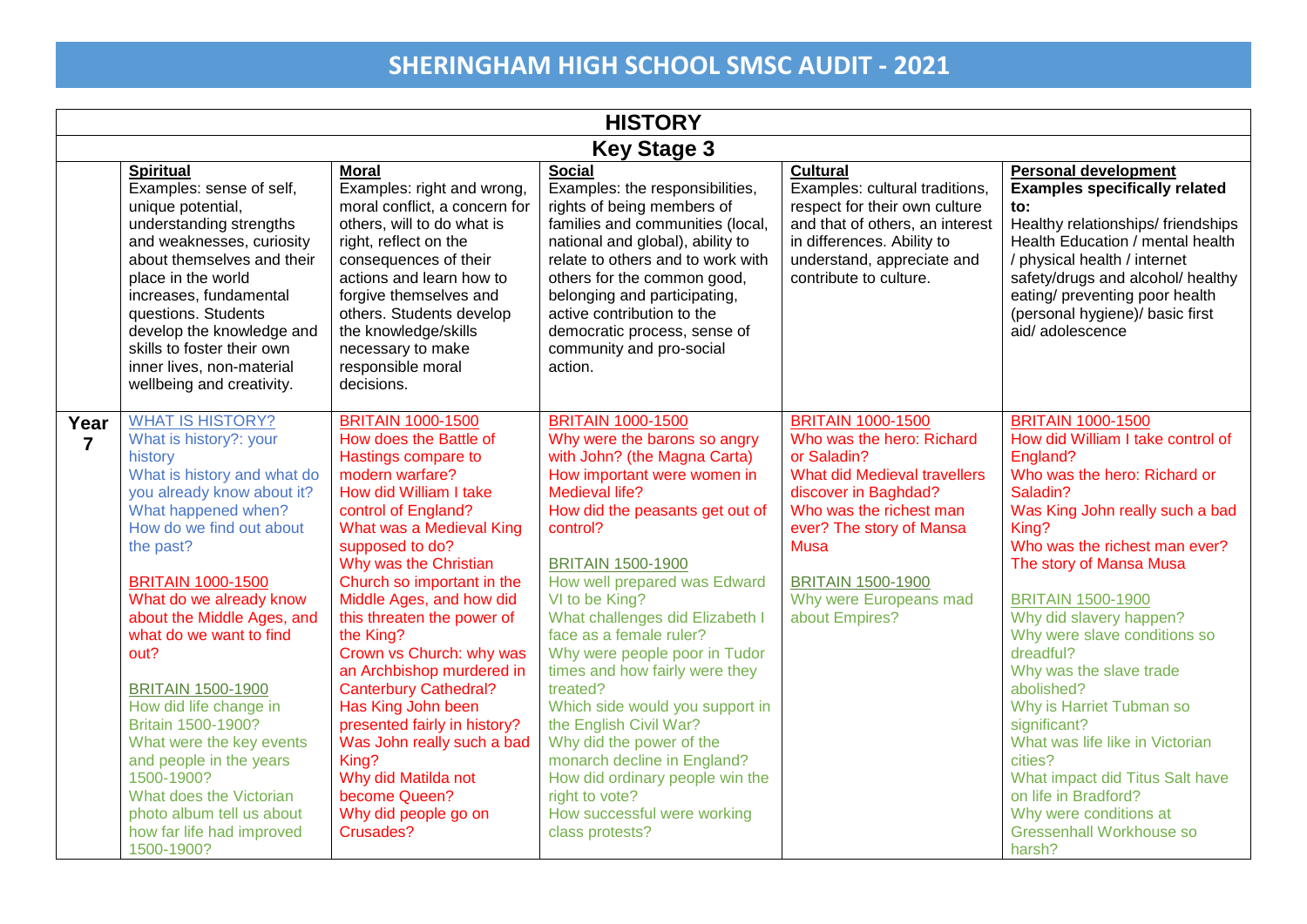| Who was the hero: Richard   |  |  |
|-----------------------------|--|--|
| or Saladin?                 |  |  |
|                             |  |  |
| <b>BRITAIN 1500-1900</b>    |  |  |
| How do we know if Henry     |  |  |
| VIII was a good King?       |  |  |
| Why did Henry want to end   |  |  |
| the Pope's control over the |  |  |
| Church?                     |  |  |
| Does Bloody Mary deserve    |  |  |
| her nickname?               |  |  |
| Should Mary Queen of        |  |  |
| Scots be executed?          |  |  |
| Why did Edmund and          |  |  |
| Ralph end up at War? (the   |  |  |
| English Civil War)          |  |  |
| Oliver Cromwell: hero or    |  |  |
| villain?                    |  |  |
|                             |  |  |
| Did the Pendle Witches      |  |  |
| receive a fair trial?       |  |  |
| How did the Romans keep     |  |  |
| control?                    |  |  |
| Was life in Roman Britain   |  |  |
| good for everyone?          |  |  |
| Why did Spain want to take  |  |  |
| over the Aztec Empire and   |  |  |
| what were the results?      |  |  |
| Why did slavery happen?     |  |  |
| Why were slave conditions   |  |  |
| so dreadful?                |  |  |
| Why was the slave trade     |  |  |
| abolished?                  |  |  |
| Why is Harriet Tubman so    |  |  |
| significant?                |  |  |
| Who did child labour        |  |  |
| benefit?                    |  |  |
| Did the Industrial          |  |  |
| <b>Revolution improve</b>   |  |  |
| everyday life?              |  |  |
| What impact did Titus Salt  |  |  |
| have on life in Bradford?   |  |  |
|                             |  |  |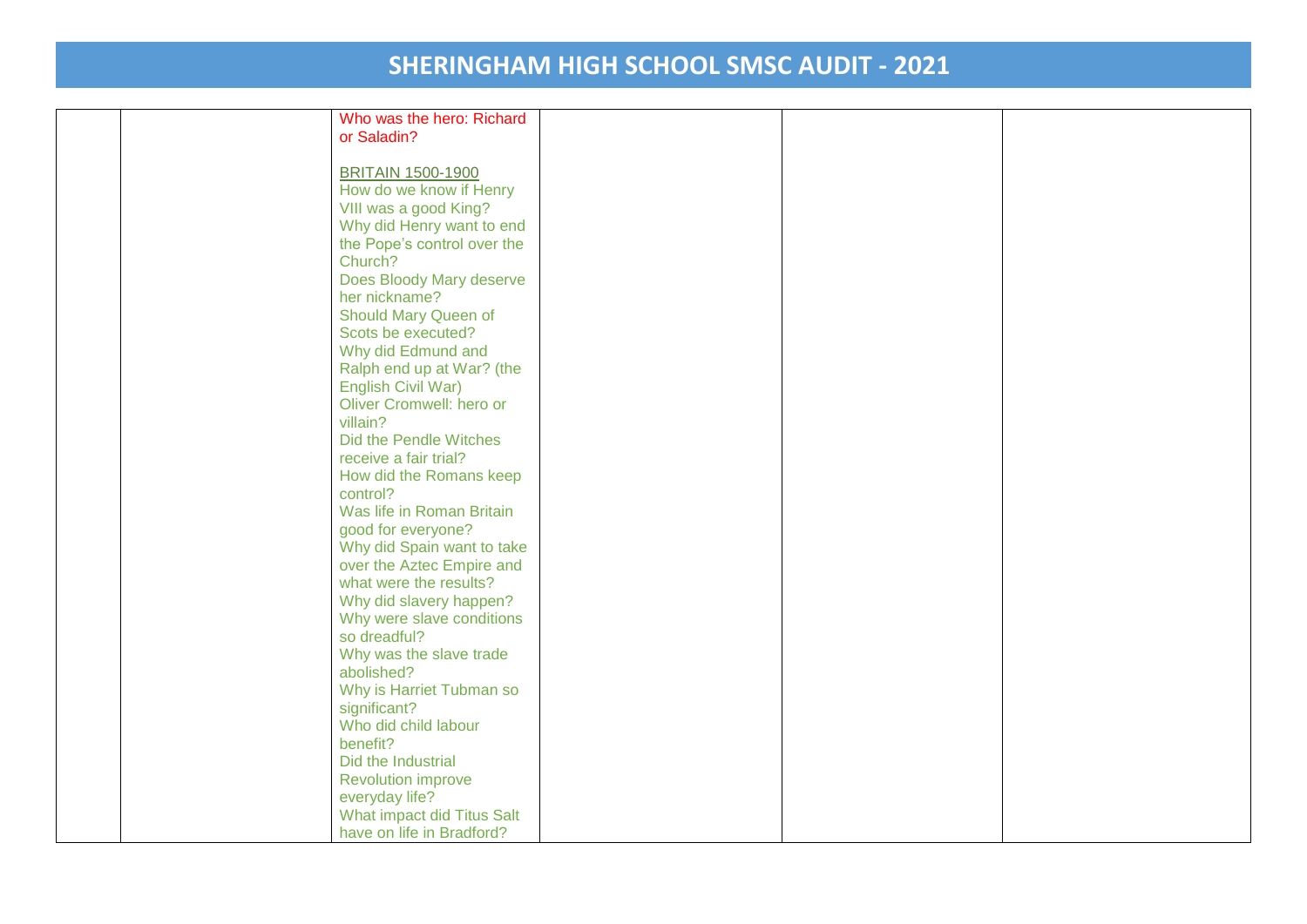|           |                                                                                                                                                                                                             | Why were conditions at<br>Gressenhall Workhouse so<br>harsh?                                                                                                                                                                                                                                                                                                                                                                                                                                                                                                                                                                           |                                                                                                                                                                                                                                                                                                                                                                                                                                                                                                                                                                                                                                                                                                                                                                       |                                                                                                                                                |                                                                                                                                                                                                                                                                                                                                                                                                                                                                                                                                                                                                                                                                                                                                                                                                                                                     |
|-----------|-------------------------------------------------------------------------------------------------------------------------------------------------------------------------------------------------------------|----------------------------------------------------------------------------------------------------------------------------------------------------------------------------------------------------------------------------------------------------------------------------------------------------------------------------------------------------------------------------------------------------------------------------------------------------------------------------------------------------------------------------------------------------------------------------------------------------------------------------------------|-----------------------------------------------------------------------------------------------------------------------------------------------------------------------------------------------------------------------------------------------------------------------------------------------------------------------------------------------------------------------------------------------------------------------------------------------------------------------------------------------------------------------------------------------------------------------------------------------------------------------------------------------------------------------------------------------------------------------------------------------------------------------|------------------------------------------------------------------------------------------------------------------------------------------------|-----------------------------------------------------------------------------------------------------------------------------------------------------------------------------------------------------------------------------------------------------------------------------------------------------------------------------------------------------------------------------------------------------------------------------------------------------------------------------------------------------------------------------------------------------------------------------------------------------------------------------------------------------------------------------------------------------------------------------------------------------------------------------------------------------------------------------------------------------|
| Year<br>8 | <b>FIRST WORLD WAR</b><br>What were the important<br>events, people and ideas of<br>the 20 <sup>th</sup> century?<br><b>SECOND WORLD</b><br><b>WAR/COLD WAR</b><br>How far has life improved<br>since 1900? | <b>FIRST WORLD WAR</b><br>What caused the First<br>World War?<br>How could an<br>assassination lead to War?<br>'It was right to shoot<br>soldiers for cowardice.'<br>How far do you agree?<br>Does Haig deserve his<br>nickname 'Butcher of the<br>Somme'?<br>Who were the Conchies,<br>and were they right not to<br>fight?<br>What happened in the<br>Christmas Truce? Is it right<br>to romanticize the<br><b>Christmas Truce and why</b><br>do we do it?<br><b>SECOND WORLD</b><br><b>WAR/COLD WAR</b><br>'Hitler's actions were the<br>main cause of World War<br>Two.' How far do you<br>agree?<br>Was Appeasement a<br>mistake? | <b>FIRST WORLD WAR</b><br>What does the Titanic tell us<br>about life in Edwardian Britain?<br>How were men persuaded to<br>join up?<br>How well prepared were soldiers<br>for what was to face them?<br>Why was coming home on leave<br>so difficult?<br>How should we remember the<br>fallen at War?<br>How was Britain organised to<br>fight the War?<br>What kind of country did the<br>soldiers come back to?<br><b>TERRORISM</b><br>What is terrorism, and how does<br>it impact on us today?<br>Why has Islamic terrorism<br>grown?<br>How is terrorism organised?<br>How successful was the War on<br>Terror?<br>Case study: the rise of ISIS<br>What is the background to the<br>conflict in Northern Ireland?<br>What happened in the Troubles,<br>and why? | <b>FIRST WORLD WAR</b><br>How did the First World War<br>become a World War?<br><b>CIVIL RIGHTS</b><br>Why is immigration so<br>controversial? | <b>FIRST WORLD WAR</b><br>How well prepared were soldiers<br>for what was to face them?<br>What were conditions like in the<br>trenches?<br>Why were Pals Battalions so<br>important?<br>Who were the conchies, and<br>were they right not to fight?<br>Why was coming home on leave<br>so difficult?<br><b>CIVIL RIGHTS</b><br>What are civil rights and why are<br>they important?<br>Did Emily Davison intend to kill<br>herself?<br>Why is the story of Rosa Parks<br>so important?<br>'Martin Luther King achieved<br>more than Malcolm X in civil<br>rights for black Americans.' How<br>far do you agree with this view?<br>Why did black people turn to<br><b>Black Power?</b><br>How far have women's rights<br>improved in the 20 <sup>th</sup> and early<br>21 <sup>st</sup> century?<br>What is the history of gay rights<br>in the UK? |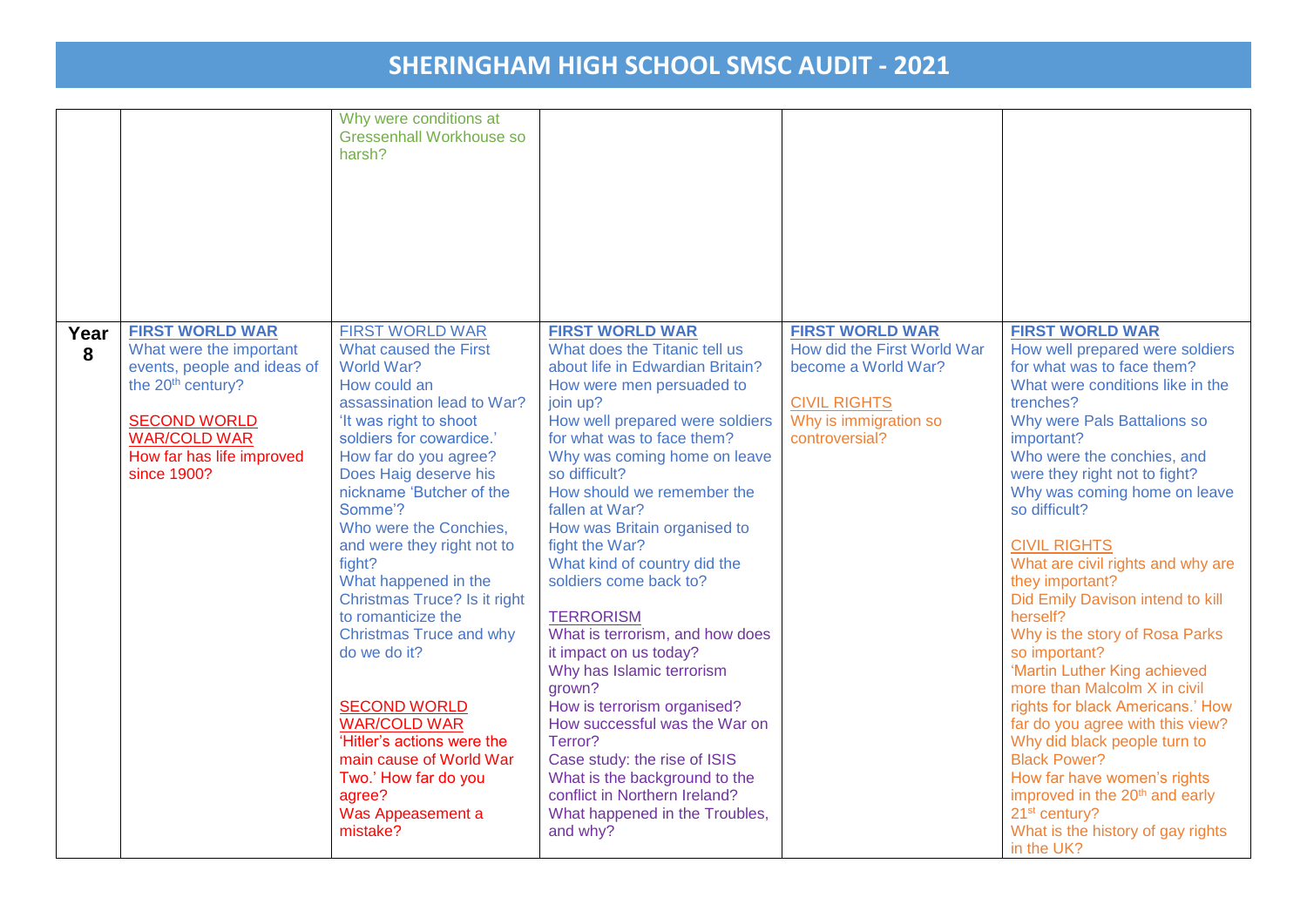|  | Why did the Second World<br>War become a World War?<br>Pearl Harbour and the<br>Japanese Prisoner of War<br>camps<br>'America was right to drop<br>the atomic bomb.' How far<br>do you agree?<br>When was the world<br>closest to nuclear war? The<br><b>Cuban Missile Crisis</b><br><b>HOLOCAUST</b><br>What is the background to<br>the Holocaust?<br>Why were Jews persecuted<br>in Nazi Germany?<br>Why were Jews placed in<br>ghettos?<br><b>How did the Final Solution</b><br>happen?<br>How did the Jews fight<br>back? | What were the key events of the<br>Troubles?<br>How did the Troubles come to<br>an end, and is there lasting<br>peace in Northern Ireland?<br><b>CIVIL RIGHTS</b><br>What are civil rights and why are<br>they important?<br>'Women achieved the vote<br>because of the Suffragette<br>campaign.' How far do you<br>agree?<br>Did Emily Davison intend to kill<br>herself? What is the background<br>to the campaign for black civil<br>rights in America?<br>Who were the Ku Klux Klan and<br>what impact did they have on<br><b>Black America?</b><br>Why is the story of Rosa Parks<br>so important?<br>How and why did the Civil<br>Rights movement achieve<br>change in the 1950s and 1960s?<br>'Martin Luther King achieved<br>more than Malcolm X in civil<br>rights for black Americans.' How<br>far do you agree with this view?<br>Why did black people turn to<br><b>Black Power?</b><br>How far have women's rights<br>improved in the 20 <sup>th</sup> and early<br>21 <sup>st</sup> century? | <b>SECOND WORLD WAR/COLD</b><br><b>WAR</b><br>Why were childrens' experiences<br>of Evacuation so different?<br>How did the British people<br>survive the Blitz?<br>What impact did the Second<br>World War have on everyday<br>life?<br><b>HOLOCAUST</b><br>What is the background to the<br>Holocaust?<br>Why were Jews persecuted in<br>Nazi Germany?<br>Why were Jews placed in<br>ghettos?<br><b>How did the Final Solution</b><br>happen?<br>How did the Jews fight back? |
|--|--------------------------------------------------------------------------------------------------------------------------------------------------------------------------------------------------------------------------------------------------------------------------------------------------------------------------------------------------------------------------------------------------------------------------------------------------------------------------------------------------------------------------------|------------------------------------------------------------------------------------------------------------------------------------------------------------------------------------------------------------------------------------------------------------------------------------------------------------------------------------------------------------------------------------------------------------------------------------------------------------------------------------------------------------------------------------------------------------------------------------------------------------------------------------------------------------------------------------------------------------------------------------------------------------------------------------------------------------------------------------------------------------------------------------------------------------------------------------------------------------------------------------------------------------|---------------------------------------------------------------------------------------------------------------------------------------------------------------------------------------------------------------------------------------------------------------------------------------------------------------------------------------------------------------------------------------------------------------------------------------------------------------------------------|
|  |                                                                                                                                                                                                                                                                                                                                                                                                                                                                                                                                | What is the history of gay rights<br>in the UK?<br><b>SECOND WORLD WAR/COLD</b><br><b>WAR</b><br>Why were childrens'<br>experiences of Evacuation so<br>different?                                                                                                                                                                                                                                                                                                                                                                                                                                                                                                                                                                                                                                                                                                                                                                                                                                         |                                                                                                                                                                                                                                                                                                                                                                                                                                                                                 |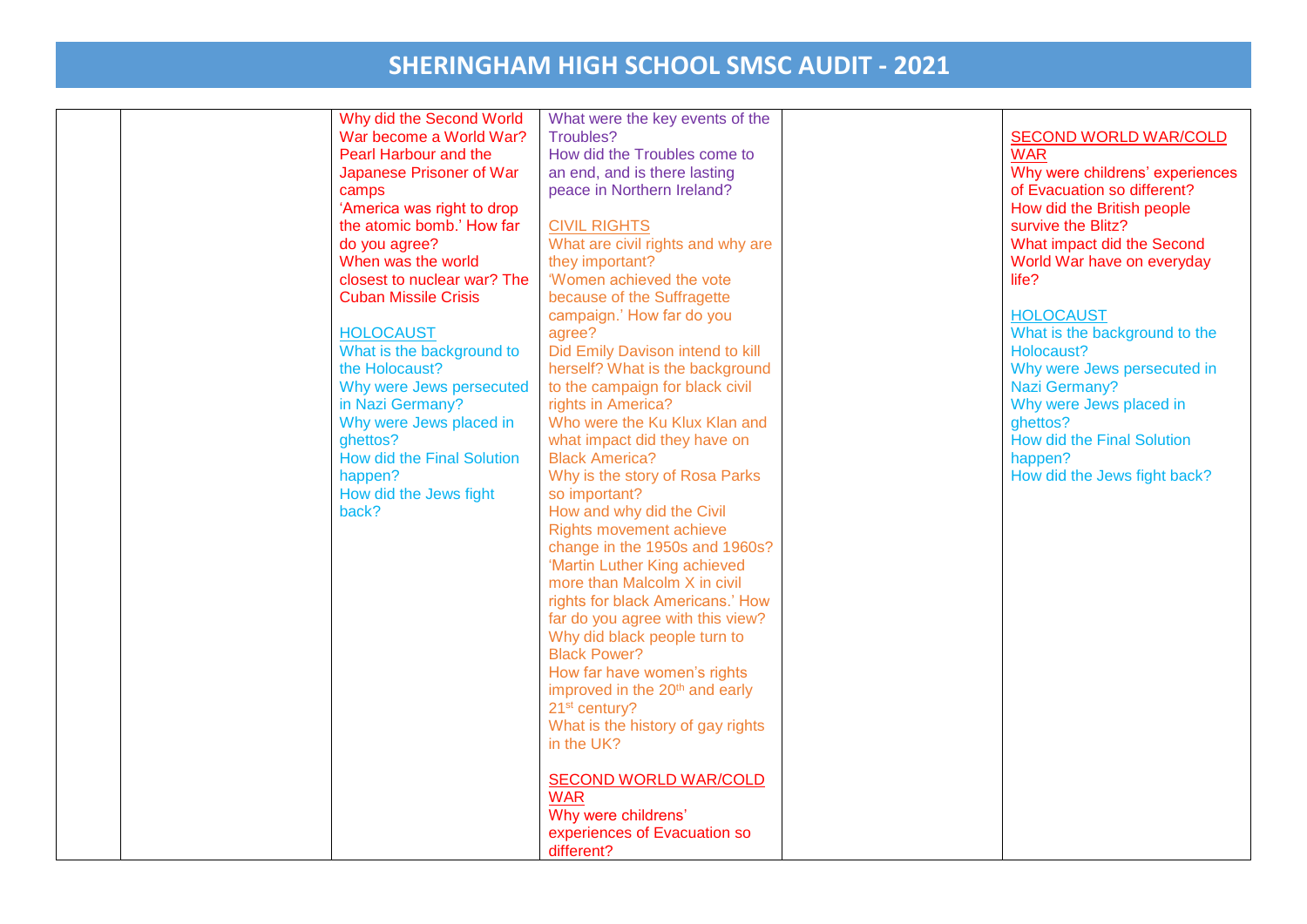|           |                                                                                                                                                                                                                                                                                                                                              |                                                                                                                                                                                                                                                                                                                     | How did the British people<br>survive the Blitz?<br>What impact did the Second<br>World War have on everyday<br>life?<br><b>Key Stage 4</b>                                                                                                                                                                                                                                                                                                                                                                                                                                                                                               |                                                                                                                                                                                                             |                                                                                                                                                                                                                                                                                                                                                                                                                                                                                                                                                    |
|-----------|----------------------------------------------------------------------------------------------------------------------------------------------------------------------------------------------------------------------------------------------------------------------------------------------------------------------------------------------|---------------------------------------------------------------------------------------------------------------------------------------------------------------------------------------------------------------------------------------------------------------------------------------------------------------------|-------------------------------------------------------------------------------------------------------------------------------------------------------------------------------------------------------------------------------------------------------------------------------------------------------------------------------------------------------------------------------------------------------------------------------------------------------------------------------------------------------------------------------------------------------------------------------------------------------------------------------------------|-------------------------------------------------------------------------------------------------------------------------------------------------------------------------------------------------------------|----------------------------------------------------------------------------------------------------------------------------------------------------------------------------------------------------------------------------------------------------------------------------------------------------------------------------------------------------------------------------------------------------------------------------------------------------------------------------------------------------------------------------------------------------|
|           | <b>Spiritual Examples: sense</b><br>of self, unique potential,<br>understanding strengths<br>and weaknesses, curiosity<br>about themselves and their<br>place in the world<br>increases, fundamental<br>questions. They develop<br>the knowledge and skills to<br>foster their own inner lives,<br>non-material wellbeing and<br>creativity. | <b>Moral</b> Examples: right and<br>wrong, moral conflict, a<br>concern for others, will to<br>do what is right, reflect on<br>the consequences of their<br>actions and learn how to<br>forgive themselves and<br>others. They develop the<br>knowledge/skills necessary<br>to make responsible moral<br>decisions. | <b>Social Examples: the</b><br>responsibilities, rights of being<br>members of families and<br>communities (local, national and<br>global), ability to relate to others<br>and to work with others for the<br>common good, belonging and<br>participating, active contribution<br>to the democratic process,<br>sense of community and pro-<br>social action.                                                                                                                                                                                                                                                                             | <b>Cultural</b> Examples: cultural<br>traditions, respect for their<br>own culture and that of<br>others, an interest in<br>differences. Ability to<br>understand, appreciate and<br>contribute to culture. | <b>Personal development</b><br><b>Examples specifically related</b><br>to:<br>Healthy relationships/ friendships<br>Health Education / mental health<br>/ physical health / internet<br>safety/drugs and alcohol/ healthy<br>eating/ preventing poor health<br>(personal hygiene)/ basic first<br>aid/adolescence                                                                                                                                                                                                                                  |
| Year<br>9 | <b>CRIME AND</b><br><b>PUNISHMENT</b><br>Overview 1000-modern<br>day<br>What was life like in Anglo-<br>Saxon times?<br><b>Overview 1000-1500: How</b><br>much change can we see<br>in crime and punishment in<br>this period?<br><b>Overview 1500-1700</b><br><b>Overview 1700-1900</b>                                                     | <b>CRIME AND</b><br><b>PUNISHMENT</b><br>Were Anglo-Saxon laws<br>and punishments just<br>superstitious and brutal?<br>Were the later Middle Ages<br>lawless and violent?<br>Why was the Church so<br>important to law and order<br>in the Middle Ages?                                                             | <b>CRIME AND PUNISHMENT</b><br>How did Norman rule from 1066<br>change crime and punishment?<br>How and why did William I<br>change definitions of crime and<br>create new laws?<br>How did social changes affect<br>definitions of crime in the later<br>Middle Ages?<br>How did bigger social changes<br>1500-1700 impact on definitions<br>of crime?<br>How was the law enforced 1500-<br>1700?<br>Why were new punishments<br>introduced 1500-1700?<br>Case study: Why did witch-hunts<br>grow from 1500-1700?<br>Why did definitions of crimes<br>change 1700-1900?<br>What do the Tolpuddle Martyrs<br>tell us about how a changing | <b>GERMANY</b><br>How did art and culture<br>change in Weimar Germany?<br>How did the Nazis use art<br>and culture to spread their<br>ideas?                                                                | <b>CRIME AND PUNISHMENT</b><br>Why were new punishments<br>introduced 1500-1700?<br>Case study: Why did witch-hunts<br>grow from 1500-1700?<br>Why did punishments change<br>1700-1900?<br>How and why did prisons change<br>1700-1900?<br>How successful was the<br>'separate system'?<br>How has policing developed<br>since 1900?<br>How have punishments changed<br>1900-today?<br>How have attitudes to, and<br>treatment of youth crime changed<br>since 1900?<br>What were conditions like in<br>Whitechapel at the time of the<br>murders? |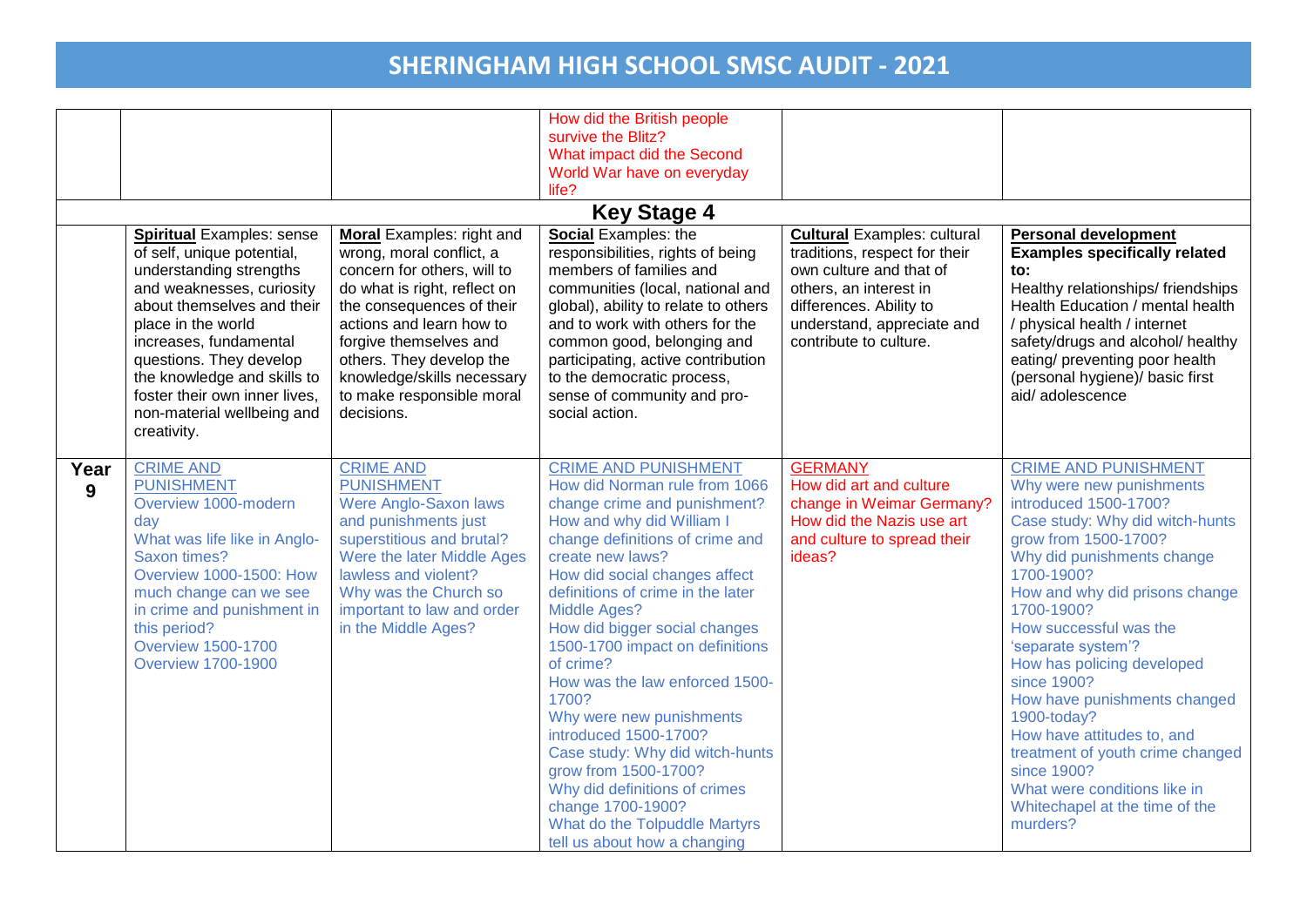| 1700-1900?<br>How and why did prisons<br>change 1700-1900?<br>How successful was the<br>'separate system'?<br>How and why did law<br>enforcement change 1700-<br>1900?<br>Focus: how effective were the<br>Metropolitan Police, and why did<br>people not like them?<br>How did definitions of crime<br>change from 1900-today?<br>How has policing developed<br>since 1900?<br>How have punishments changed<br>1900-today?<br>What were conditions like in<br>Whitechapel at the time of the<br>murders?<br>Why did tensions grow in<br>Whitechapel?<br>How well did the police<br>investigate the Whitechapel<br>murders?<br>What did the police learn from | <b>GERMANY</b><br>How far did living standards<br>change in Weimar Germany?<br>How far did life improve for<br>women in Weimar Germany?<br>How successfully did the Nazis<br>control young people?<br>How successful were Nazi<br>policies towards women?<br>Why did the Nazis persecute<br>Jews and other minorities? |
|---------------------------------------------------------------------------------------------------------------------------------------------------------------------------------------------------------------------------------------------------------------------------------------------------------------------------------------------------------------------------------------------------------------------------------------------------------------------------------------------------------------------------------------------------------------------------------------------------------------------------------------------------------------|------------------------------------------------------------------------------------------------------------------------------------------------------------------------------------------------------------------------------------------------------------------------------------------------------------------------|
| the Whitechapel murders?                                                                                                                                                                                                                                                                                                                                                                                                                                                                                                                                                                                                                                      |                                                                                                                                                                                                                                                                                                                        |
| <b>GERMANY</b><br>What impact did World War One<br>have on Germany?<br>Why was the Weimar<br>Government weak from the<br>start?<br>How golden were the Golden<br>Years?                                                                                                                                                                                                                                                                                                                                                                                                                                                                                       |                                                                                                                                                                                                                                                                                                                        |
|                                                                                                                                                                                                                                                                                                                                                                                                                                                                                                                                                                                                                                                               | How far did living standards<br>change in Weimar Germany?                                                                                                                                                                                                                                                              |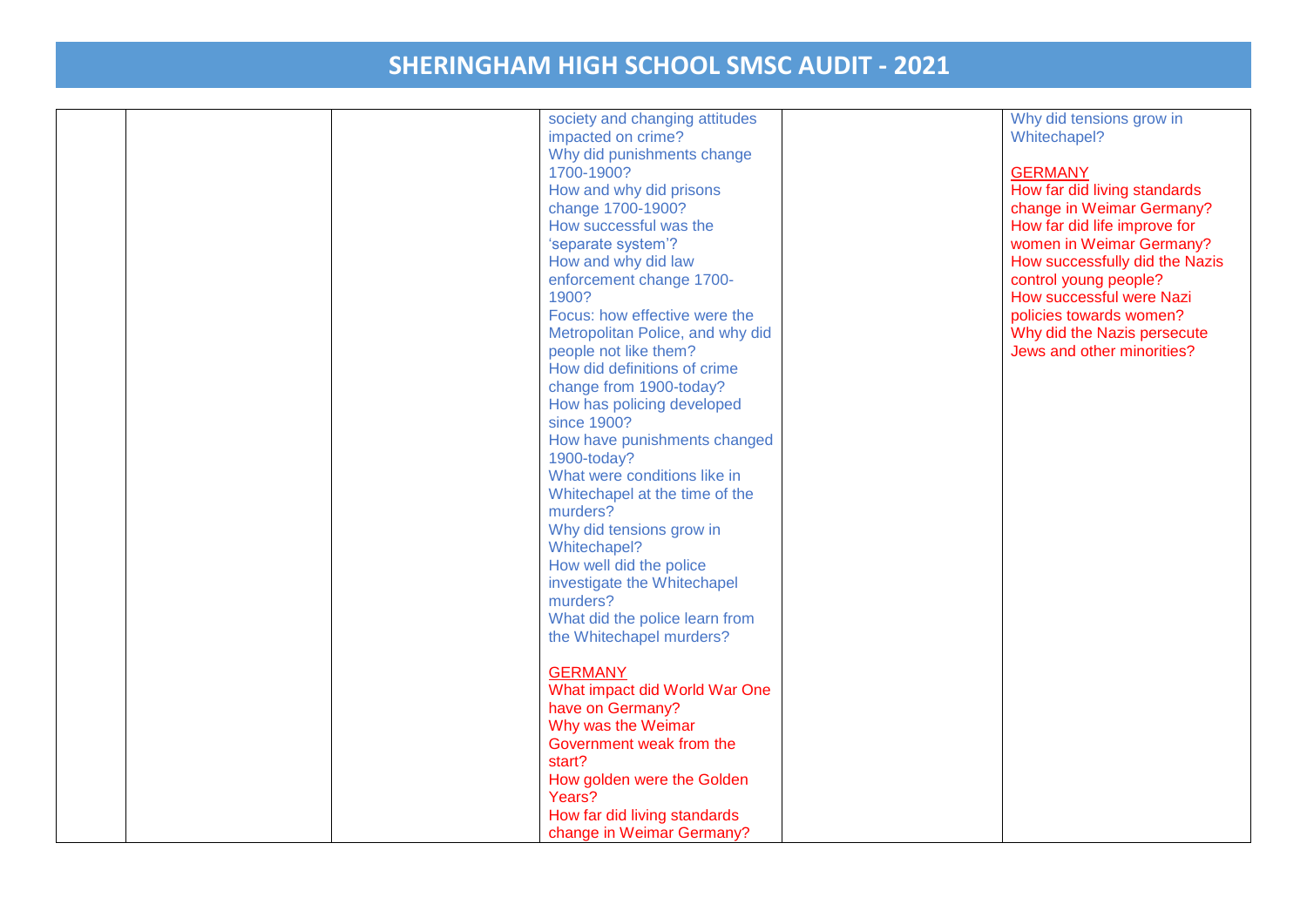|            |                                                                                                                                                                                                                                       |                                                                                                                                                                                                                                                                               | How far did life improve for<br>women in Weimar Germany?<br>Why did the Weimar<br>Government collapse by 1934?<br>How did Hitler rise to power?<br>Munich Putsch: success or<br>failure?<br>How did the Nazi Party change<br>their tactics 1924-29?<br>How did Hitler become<br>Chancellor by 1933?<br>Why did the German people turn<br>to the Nazis by 1933?<br>How did Hitler consolidate his<br>power and become Dictator by<br>1934?<br>How did the Nazis keep control?<br><b>Terror and Propaganda</b><br>Why did Hitler try to control the<br>Churches?<br>Who opposed the Nazis and<br>why?<br>How successfully did the Nazis<br>control young people?<br>How successful were Nazi<br>policies towards women?<br>Did the Nazis perform an<br>economic miracle?<br>Why did the Nazis persecute<br>Jews and other minorities? |                                                                                                      |                                                                                                                                                                                       |
|------------|---------------------------------------------------------------------------------------------------------------------------------------------------------------------------------------------------------------------------------------|-------------------------------------------------------------------------------------------------------------------------------------------------------------------------------------------------------------------------------------------------------------------------------|-------------------------------------------------------------------------------------------------------------------------------------------------------------------------------------------------------------------------------------------------------------------------------------------------------------------------------------------------------------------------------------------------------------------------------------------------------------------------------------------------------------------------------------------------------------------------------------------------------------------------------------------------------------------------------------------------------------------------------------------------------------------------------------------------------------------------------------|------------------------------------------------------------------------------------------------------|---------------------------------------------------------------------------------------------------------------------------------------------------------------------------------------|
| Year<br>10 | <b>ELIZABETH I</b><br>Who were the Tudors?<br><b>COLD WAR</b><br>What was the Cold War<br>and why did it begin?<br>How and why did Eastern<br>Europe become<br>independent from the<br>USSR?<br>Why did the USSR<br>collapse by 1991? | <b>ELIZABETH I</b><br>What challenges did<br>Elizabeth I face in terms of<br>religion?<br>What was the Religious<br>Settlement, and how<br>successful was it?<br>What challenges did<br>Elizabeth face with her<br><b>Religious Settlement? The</b><br>Puritans, the Northern | <b>ELIZABETH I</b><br>How were Elizabethan society<br>and Government organised?<br>What challenges did Elizabeth I<br>face at the start of her reign?<br>What were Elizabeth's aims in<br>foreign policy?<br>Why did Anglo-Spanish relations<br>worsen from 1566?<br>How far did education improve<br>in Elizabethan times?                                                                                                                                                                                                                                                                                                                                                                                                                                                                                                         | <b>ELIZABETH I</b><br>Why did early attempts<br>at colonisation fail in<br><b>Elizabethan times?</b> | How far did education improve in<br>Elizabethan times?<br>Why was poverty such a problem<br>in Elizabethan times?<br>How far did attitudes to poverty<br>change in Elizabethan times? |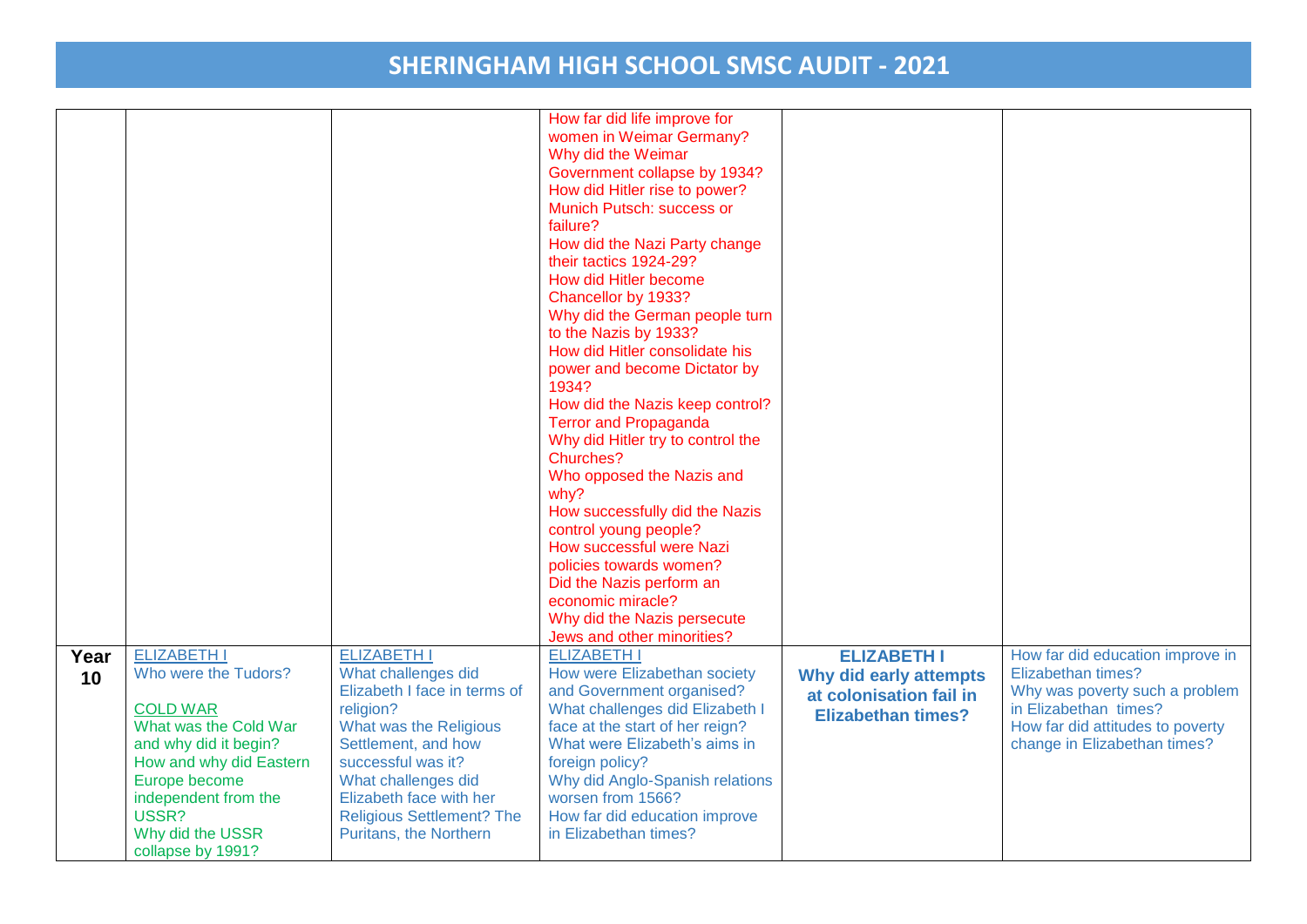|            |                                                                                                                                                                                                                                                                                                                                                 | Rebellion and the Catholic<br><b>Plots</b><br>Why was Mary Queen of<br>Scots finally executed?                                                                                                                                                                                                                         | What impact did social class<br>have on Elizabethan education<br>and leisure?<br>Why was poverty such a                                                                                                                                                                                                                                                         |                                                                                                                                                                                                             |                                                                                                                                                                                                                                                                                                                  |
|------------|-------------------------------------------------------------------------------------------------------------------------------------------------------------------------------------------------------------------------------------------------------------------------------------------------------------------------------------------------|------------------------------------------------------------------------------------------------------------------------------------------------------------------------------------------------------------------------------------------------------------------------------------------------------------------------|-----------------------------------------------------------------------------------------------------------------------------------------------------------------------------------------------------------------------------------------------------------------------------------------------------------------------------------------------------------------|-------------------------------------------------------------------------------------------------------------------------------------------------------------------------------------------------------------|------------------------------------------------------------------------------------------------------------------------------------------------------------------------------------------------------------------------------------------------------------------------------------------------------------------|
|            |                                                                                                                                                                                                                                                                                                                                                 | <b>COLD WAR</b><br>What was the arms race?<br>What caused the Cuban<br><b>Missile Crisis?</b><br>What were the key events<br>and consequences of the<br><b>Cuban Missile Crisis?</b><br>Why did the Second Cold<br>War begin?                                                                                          | problem in Elizabethan times?<br>How far did attitudes to poverty<br>change in Elizabethan times?<br>Why did Elizabethans explore?                                                                                                                                                                                                                              |                                                                                                                                                                                                             |                                                                                                                                                                                                                                                                                                                  |
| Year<br>11 |                                                                                                                                                                                                                                                                                                                                                 |                                                                                                                                                                                                                                                                                                                        | <b>Revision</b>                                                                                                                                                                                                                                                                                                                                                 |                                                                                                                                                                                                             |                                                                                                                                                                                                                                                                                                                  |
|            |                                                                                                                                                                                                                                                                                                                                                 |                                                                                                                                                                                                                                                                                                                        | <b>Key Stage 5</b>                                                                                                                                                                                                                                                                                                                                              |                                                                                                                                                                                                             |                                                                                                                                                                                                                                                                                                                  |
|            | <b>Spiritual</b><br>Examples: sense of self,<br>unique potential,<br>understanding strengths<br>and weaknesses, curiosity<br>about themselves and their<br>place in the world<br>increases, fundamental<br>questions. They develop<br>the knowledge and skills to<br>foster their own inner lives.<br>non-material wellbeing and<br>creativity. | <b>Moral</b><br>Examples: right and wrong,<br>moral conflict, a concern for<br>others, will to do what is<br>right, reflect on the<br>consequences of their<br>actions and learn how to<br>forgive themselves and<br>others. They develop the<br>knowledge/skills necessary<br>to make responsible moral<br>decisions. | <b>Social</b><br>Examples: the responsibilities,<br>rights of being members of<br>families and communities (local,<br>national and global), ability to<br>relate to others and to work with<br>others for the common good,<br>belonging and participating,<br>active contribution to the<br>democratic process, sense of<br>community and pro-social<br>action. | <b>Cultural</b><br>Examples: cultural traditions,<br>respect for their own culture<br>and that of others, an interest<br>in differences. Ability to<br>understand, appreciate and<br>contribute to culture. | <b>Personal development</b><br><b>Examples specifically related</b><br>to:<br>Healthy relationships/friendships<br>Health Education / mental health<br>/ physical health / internet<br>safety/drugs and alcohol/ healthy<br>eating/ preventing poor health<br>(personal hygiene)/ basic first<br>aid/adolescence |
| Year<br>12 |                                                                                                                                                                                                                                                                                                                                                 | <b>RUSSIA</b><br>Why did the Purges<br>happen?                                                                                                                                                                                                                                                                         | <b>RUSSIA</b><br>How did the Bolsheviks seize<br>power in October 1917 (and how<br>did the nature of the seizure of<br>power influence the Soviet<br>regime)?<br>How successful was Soviet<br>government control over the<br>media?                                                                                                                             | <b>RUSSIA</b><br>What was the policy of<br><b>Russification?</b><br>How successful was<br>Collectivisation?                                                                                                 | <b>RUSSIA</b><br>What impact did the First World<br>War have on Russia?<br>How successful was War<br>Communism?<br>NEP: success or failure?<br>How far did Stalin's economic<br>reforms transform the USSR?                                                                                                      |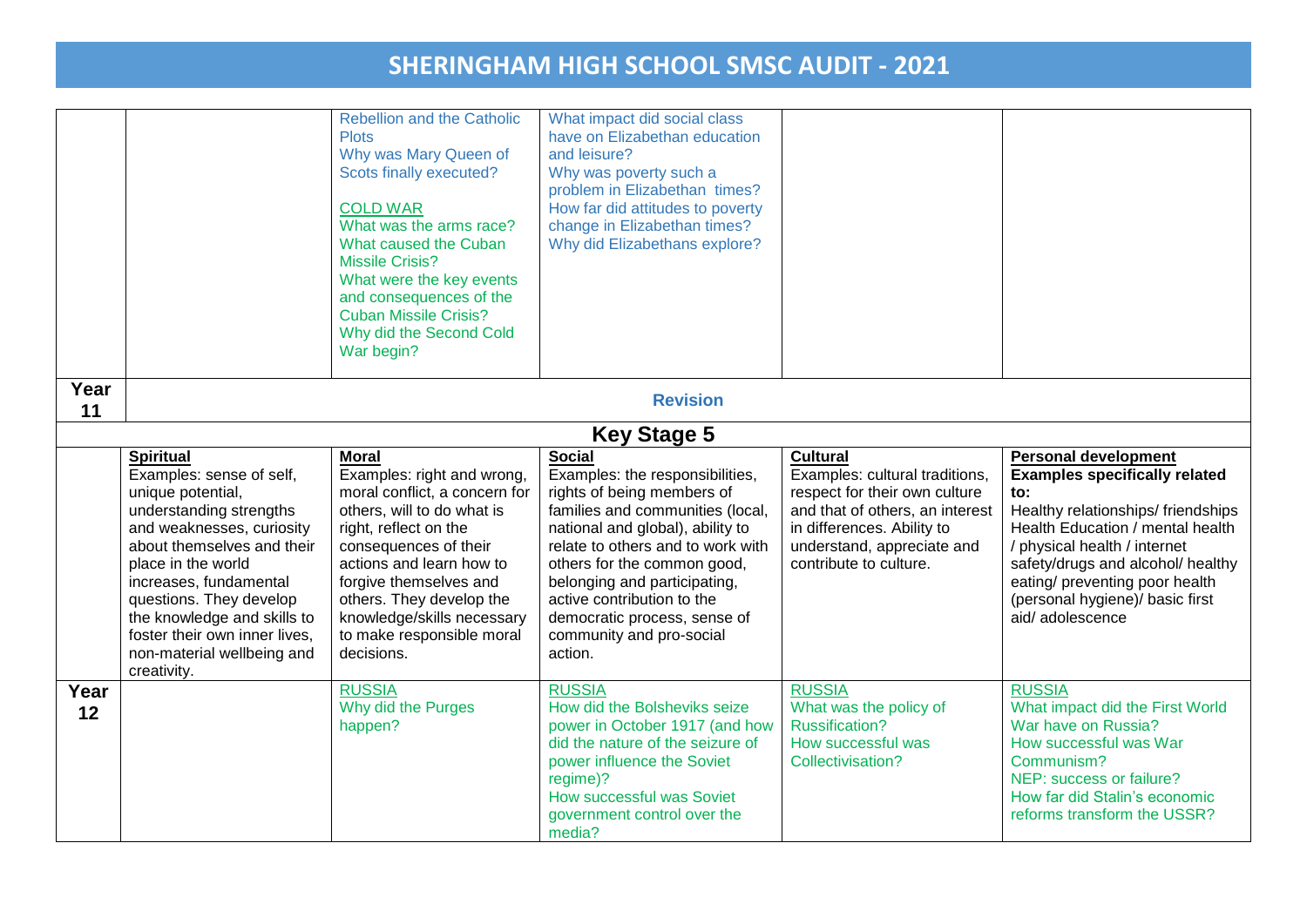| What were the key features of<br>social stability under 'developed<br>socialism'?<br>How far did the role and status<br>of women change under Soviet<br>rule?<br>How and why did Government<br>attitudes towards the family<br>change?<br>How successful were Soviet<br>government attempts to improve<br>the provision of education?<br><b>CHINA</b><br>How successful were the | rule?<br>How and why did Government<br>attitudes towards the family<br>change?<br>How successful were Soviet<br>government attempts to improve<br>the provision of education?<br><b>CHINA</b><br>To what extent did the status of<br>women change between 1949<br>and 1976?<br>How successful were the<br>changes made to education and<br>health provision? |
|----------------------------------------------------------------------------------------------------------------------------------------------------------------------------------------------------------------------------------------------------------------------------------------------------------------------------------------------------------------------------------|--------------------------------------------------------------------------------------------------------------------------------------------------------------------------------------------------------------------------------------------------------------------------------------------------------------------------------------------------------------|
|                                                                                                                                                                                                                                                                                                                                                                                  |                                                                                                                                                                                                                                                                                                                                                              |
|                                                                                                                                                                                                                                                                                                                                                                                  |                                                                                                                                                                                                                                                                                                                                                              |
|                                                                                                                                                                                                                                                                                                                                                                                  |                                                                                                                                                                                                                                                                                                                                                              |
|                                                                                                                                                                                                                                                                                                                                                                                  |                                                                                                                                                                                                                                                                                                                                                              |
|                                                                                                                                                                                                                                                                                                                                                                                  |                                                                                                                                                                                                                                                                                                                                                              |
|                                                                                                                                                                                                                                                                                                                                                                                  |                                                                                                                                                                                                                                                                                                                                                              |
| Communists in creating a<br>political system that would give                                                                                                                                                                                                                                                                                                                     |                                                                                                                                                                                                                                                                                                                                                              |
| them control of power?<br>To what extent did the status of                                                                                                                                                                                                                                                                                                                       |                                                                                                                                                                                                                                                                                                                                                              |
| women change between 1949<br>and 1976?                                                                                                                                                                                                                                                                                                                                           |                                                                                                                                                                                                                                                                                                                                                              |
| How successful were the<br>changes made to education and                                                                                                                                                                                                                                                                                                                         |                                                                                                                                                                                                                                                                                                                                                              |
| health provision?<br>Why did the Communists                                                                                                                                                                                                                                                                                                                                      |                                                                                                                                                                                                                                                                                                                                                              |
| attempt to change Chinese<br>culture?<br>How did the Communists seek                                                                                                                                                                                                                                                                                                             |                                                                                                                                                                                                                                                                                                                                                              |
| to destroy the practice of<br>religion?                                                                                                                                                                                                                                                                                                                                          |                                                                                                                                                                                                                                                                                                                                                              |